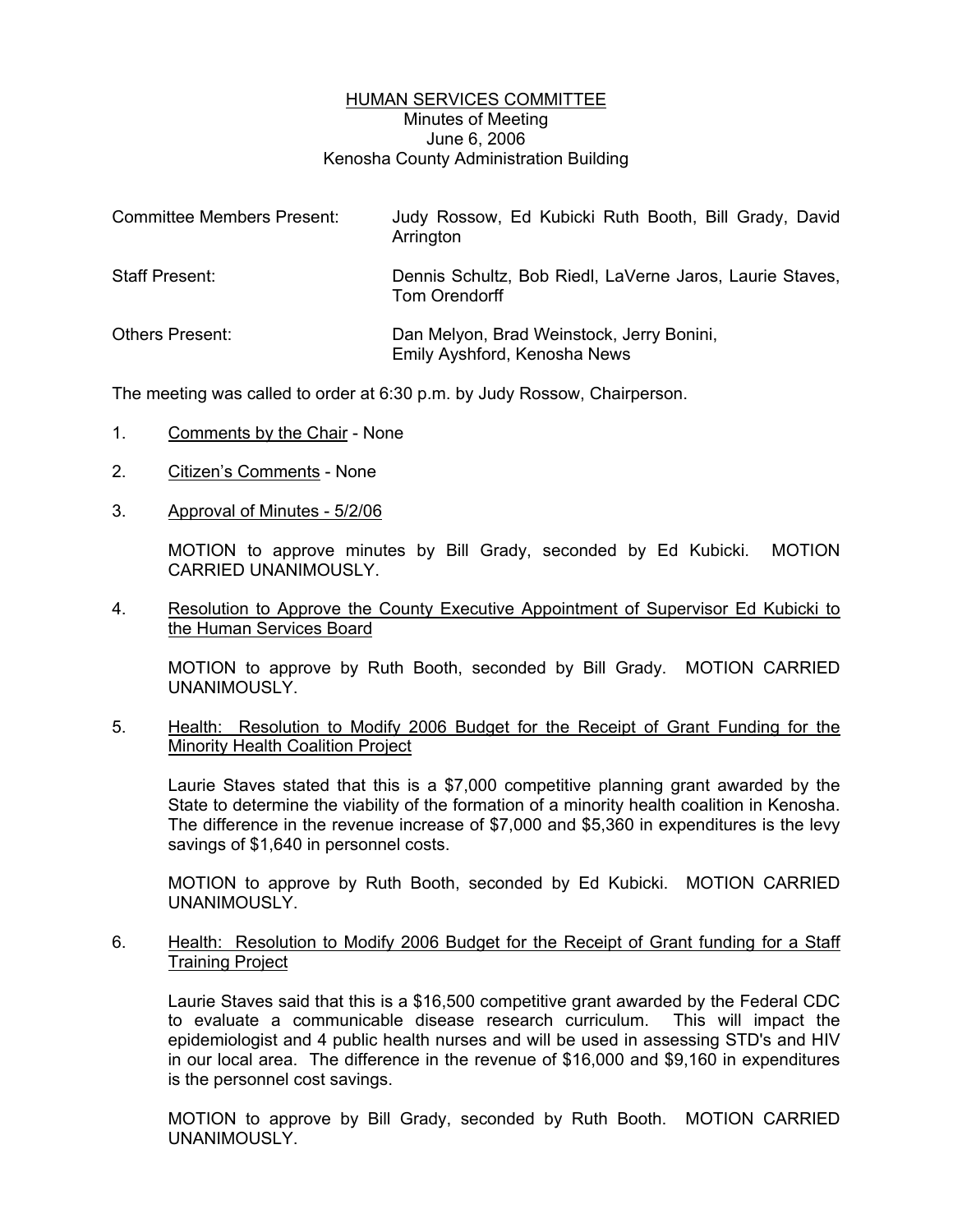## 7. Update on the Homeless Shelter

Dan Melyon, Director of the Shalom Center, and Brad Weinstock and Jerry Bonini, Co-Chairs of the Board, attended this meeting at the Committee's request to provide an update. Mr. Melyon said they are trying to acquire a piece of property and about a week ago they secured it with an option to purchase. They are also engaged in conversation with 2 fund-raising firms to assist with the capital campaign. They want to keep the site a secret to be able to talk to the neighborhood businesses and residents first, before it hits the News. The Shalom Center runs a quality program and has a strong impact on helping people. They plan to start the capital campaign in the next few months.

Mr. Bonini added that they have a Building Committee which has building plans they have worked on in the past, so that process keeps moving.

Mr. Melyon, Mr. Weinstock and Mr. Bonini responsed to Bill Grady's questions. This will be new construction. The design is one building to include the soup kitchen, food pantry, shelter program, offices, counseling, training, and classrooms. The estimated cost is \$4 - \$5 million. The annual operating costs are currently \$1 million for the existing services. The estimated additional cost for the shelter program would be \$250,000 - \$500,000, depending on how many people we put into the building. They don't plan to hire more than a couple extra staff. The INNS program is run by volunteers and so is the food pantry. They will control their expenditures as best as they can. They will try to sell the building they are currently occupying.

### 8. Update on Family Care Expansion

LaVerne Jaros said that Racine and Kenosha counties are currently planning together. Waukesha, Ozaukee and Washington counties may go with another consortium. Kenosha representatives met with State representatives last week and it was very positive. They understand our concerns for additional economic support staff to do financial eligibility. They are looking at ways to support us in those efforts. They will also work with us to get the waiting list eliminated by the end of 2007 and will make this a priority. The transition will be a minimal cost to the county.

Dennis Schultz stated that Kenosha will be setting up a meeting with Racine next week. We need to plan this in our 2007 budget and this will move fast. Family Care will start in February 2007, and by the end of 2007, the transition will be complete. Racine and Kenosha will have similar programs. The other 3 counties are tentative, don't have the same needs, and are associated with other counties.

Ms. Jaros added that Kenosha has pursued Family Care for 5-6 years. The State felt a commitment to Kenosha, and we have been preparing. Racine wants to be next.

Judy Rossow said that Kenosha's management teams are way ahead in Wisconsin. Mr. Schultz added that the State made the same comment at last week's meeting.